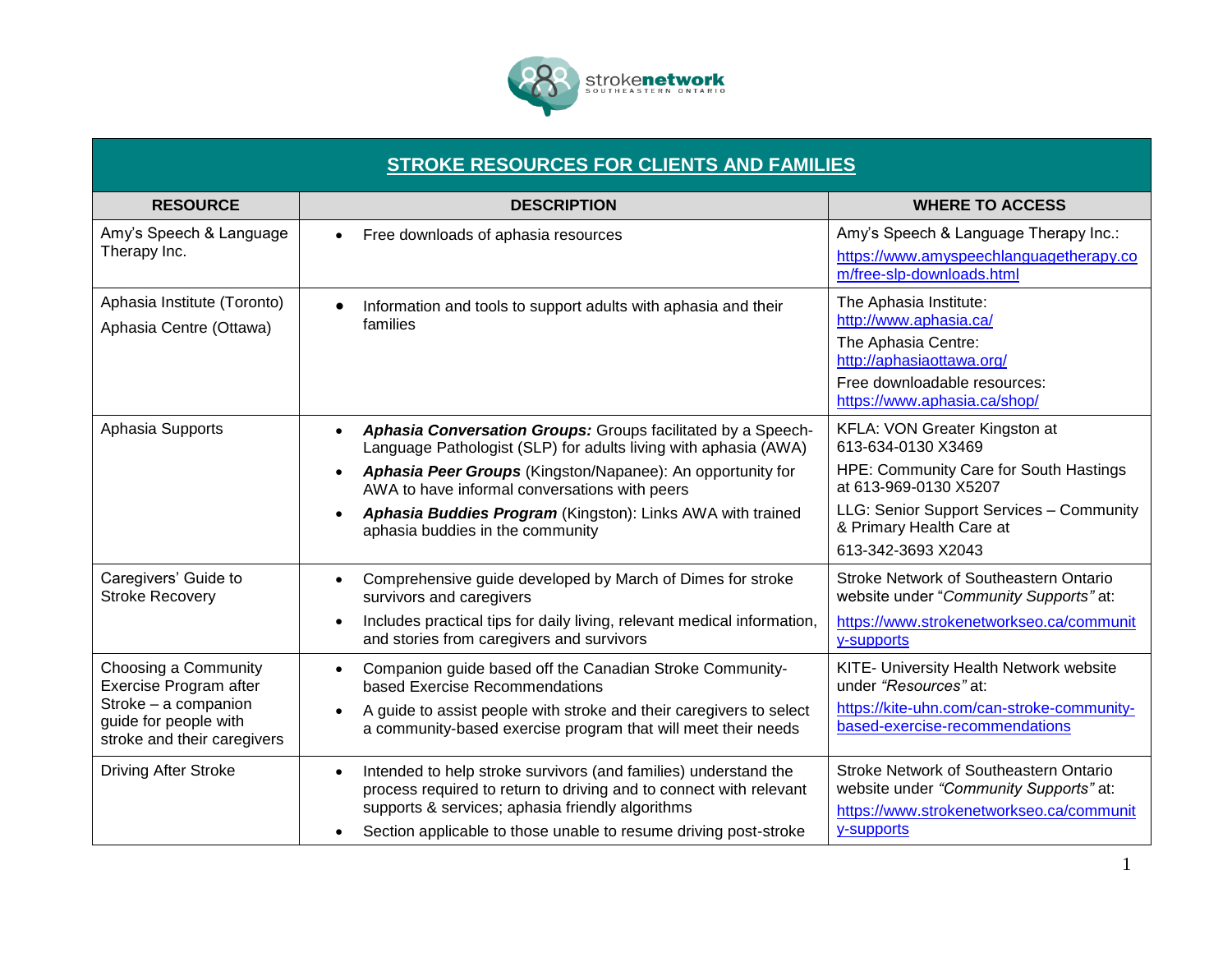

| <b>RESOURCE</b>                                                   | <b>DESCRIPTION</b>                                                                                                                                                                                                                                                                                                                                       | <b>WHERE TO ACCESS</b>                                                                                                                     |
|-------------------------------------------------------------------|----------------------------------------------------------------------------------------------------------------------------------------------------------------------------------------------------------------------------------------------------------------------------------------------------------------------------------------------------------|--------------------------------------------------------------------------------------------------------------------------------------------|
| Healthline - Stroke<br>Resources                                  | Stroke Resources tab provides information for persons living with<br>the effects of stroke and families/caregivers<br>Ten different domains including communication, a child with a<br>$\bullet$<br>stroke, financial & social supports, transportation, and health                                                                                      | Southeast Healthline at:<br>http://strokeresources.southeasthealthline.c<br>$\underline{a}$                                                |
| <b>Heart &amp; Stroke Foundation</b><br><b>Publications (HSF)</b> | Several publications are available through the HSF including:<br>$\bullet$<br>Your Stroke Journey<br>$\circ$<br>Stroke in Young Adults (includes returning to work/school)<br>$\circ$<br>A Family Guide to Pediatric Stroke<br>$\circ$<br>Additional information sheets, interactive programs and booklets<br>(i.e. information on driving after stroke) | Heart & Stroke website at:<br><b>Heart &amp; Stroke Publications</b>                                                                       |
| Living with Stroke<br>Programs                                    | Six-week self-management program developed by the HSF for<br>$\bullet$<br>individuals with stroke and family/informal caregivers living in the<br>community<br>Information on next program can be obtained by contacting the<br>$\bullet$<br>relevant Stroke Support Group Facilitator                                                                   | KFLA: VON at 613-634-0130 X3469<br>HPE: CSSH at 613-969-0130 X5207<br>LLG: CPHC at 613-342-3693 X2043                                      |
| March of Dimes - After<br>Stroke Program                          | March of Dimes program for persons living with the effects of<br>$\bullet$<br>stroke and their families/informal caregivers<br>Includes information on stroke as well as virtual resources.<br>$\bullet$                                                                                                                                                 | March of Dimes at:<br>https://www.marchofdimes.ca/en-<br>ca/programs/afterstroke                                                           |
| Patient Journey Map                                               | Displays the stroke recovery journey<br>$\bullet$<br>Includes a listing of potential supports and services on the reverse<br>side                                                                                                                                                                                                                        | Stroke Network of Southeastern Ontario<br>website under "Community Supports" at:<br>https://www.strokenetworkseo.ca/communit<br>y-supports |
| <b>Return to Work Toolkit</b>                                     | Assistance to navigate the process of returning to work<br>$\bullet$<br>Local/provincial resources that provide guidance, support and<br>$\bullet$<br>assistance<br>An online self assessment guide to focus recovery efforts and<br>$\bullet$<br>provide information on ability/readiness to return to work                                             | Stroke Network of Southeastern Ontario<br>website under "Community Supports" at:<br>https://www.strokenetworkseo.ca/communit<br>y-supports |
| <b>Stroke Specific Exercise</b><br>Programs                       | Community-based exercise programs adapted to the needs of<br>$\bullet$<br>persons living with the effects of stroke                                                                                                                                                                                                                                      | KFLA: VON at 613-634-0130 X3414<br>HPE: VON at 613-392-4181 X5350<br>LLG: CPHC at 613-342-3693 X2303                                       |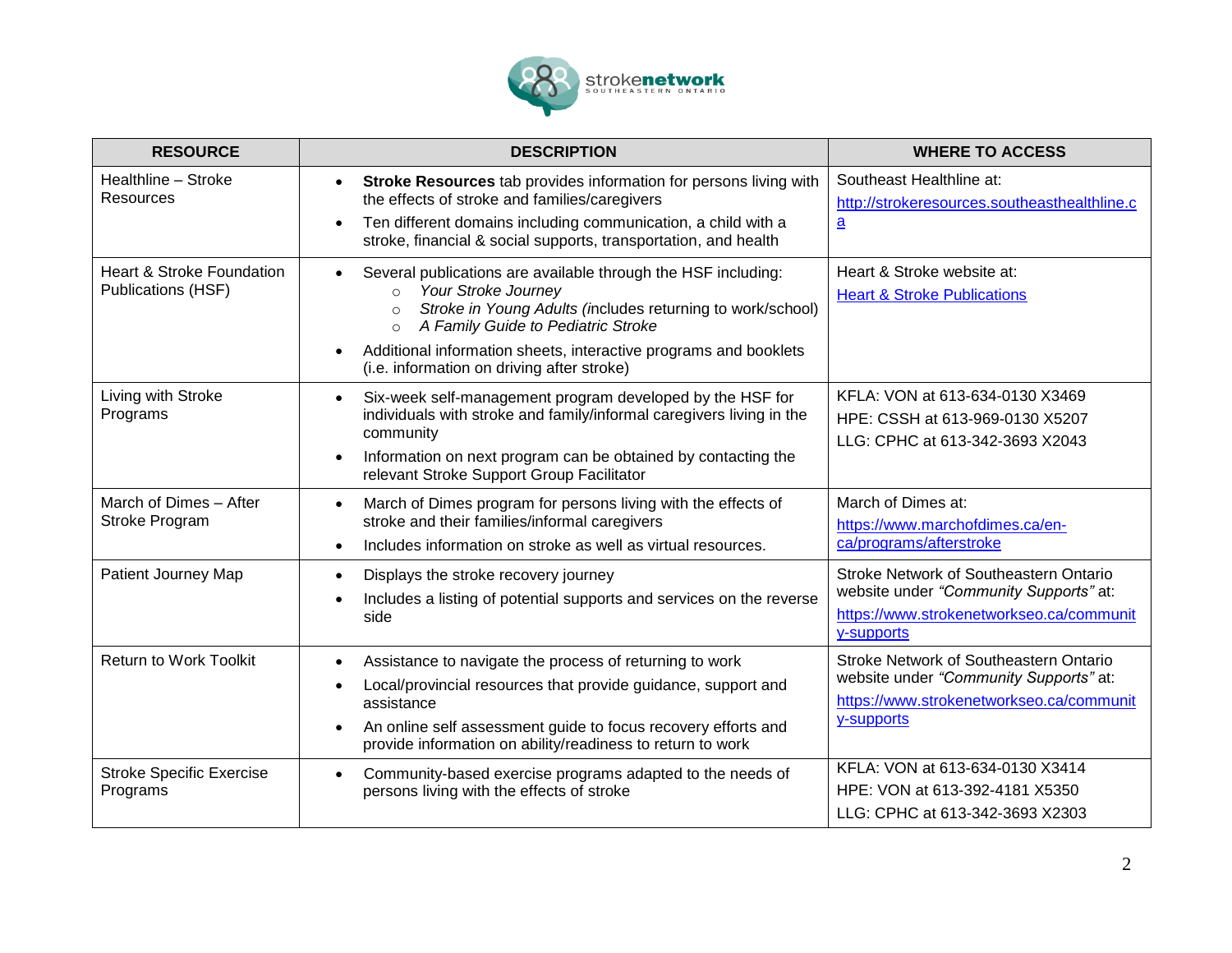

| <b>RESOURCE</b>                            | <b>DESCRIPTION</b>                                                                                                                                                                                                                                                                                                                                                                                                                            | <b>WHERE TO ACCESS</b>                                                                                                                                                                                                                              |
|--------------------------------------------|-----------------------------------------------------------------------------------------------------------------------------------------------------------------------------------------------------------------------------------------------------------------------------------------------------------------------------------------------------------------------------------------------------------------------------------------------|-----------------------------------------------------------------------------------------------------------------------------------------------------------------------------------------------------------------------------------------------------|
| <b>Stroke Support Groups -</b><br>Regional | Professionally facilitated support groups for persons in the<br>$\bullet$<br>community living with the effects of stroke and family/informal<br>caregivers<br>These groups may also be of interest to families of persons living<br>$\bullet$<br>with the effects of stroke residing in LTC<br>Free and transportation may be supported<br>$\bullet$                                                                                          | Stroke Network of Southeastern Ontario<br>website under "Community Supports" at:<br>https://www.strokenetworkseo.ca/communit<br>y-supports<br>KFLA: VON at 613-634-0130 X3469<br>HPE: CSSH at 613-969-0130 X5207<br>LLG: CPHC at 613-342-3693 X2043 |
| Stroke Engine                              | User-friendly site that provides information on various aspects of<br>$\bullet$<br>recovery, including survivor stories                                                                                                                                                                                                                                                                                                                       | Stroke Engine website at:<br>https://strokengine.ca/en/                                                                                                                                                                                             |
| <b>Stroke Prevention Clinics</b><br>(SPC)  | Outpatient clinics for people living in the community who are at<br>$\bullet$<br>risk of having a TIA or stroke or who have risk factors for stroke<br>Physician referral required<br>$\bullet$<br>Locations:<br>$\bullet$<br><b>Kingston General Hospital</b><br>$\circ$<br><b>Brockville General Hospital</b><br>$\circ$<br>Perth & Smiths Falls District Hospital (Perth site)<br>$\circ$<br><b>Belleville General Hospital</b><br>$\circ$ | <b>Stroke Network of Southeastern Ontario</b><br>website under "About" at:<br>http://strokenetworkseo.ca/about-us/stroke-<br>prevention-clinics                                                                                                     |
| Your Stroke Journey<br>Check In            | Self-help, self-assessment questionnaire that helps stroke<br>$\bullet$<br>survivors and caregivers identify their care and support needs<br>Provides a method to assess their recovery journey<br>$\bullet$                                                                                                                                                                                                                                  | Stroke Network of Southeastern Ontario<br>website under "Community Supports" at:<br>https://www.strokenetworkseo.ca/sites/defa<br>ult/files/files/your_stroke_journey_check_in<br>september 2019.pdf                                                |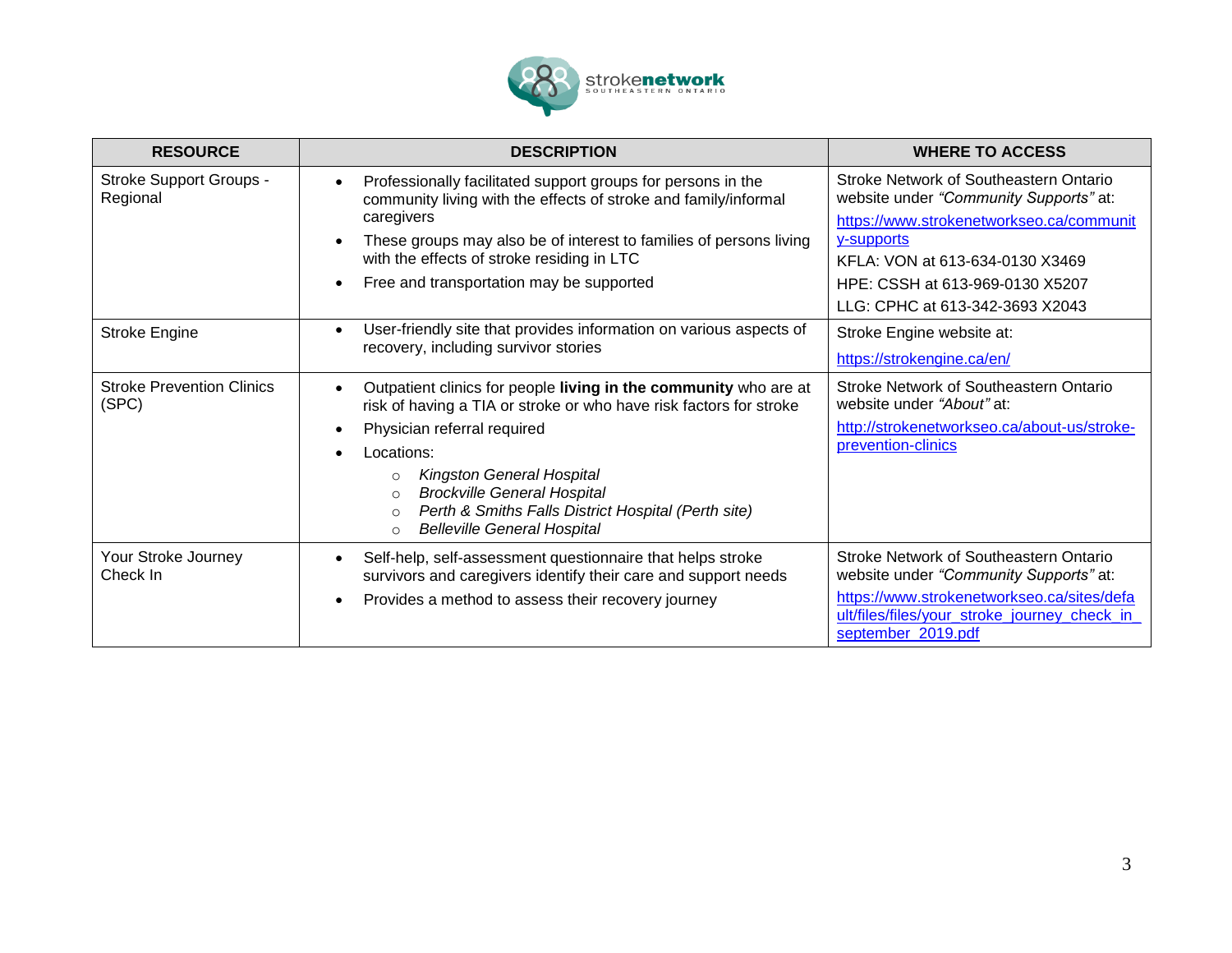

## **APPENDIX A: BOOKS**

| <b>TITLE</b>                                                                                      | <b>AUTHOR</b>                  | <b>DESCRIPTION</b>                                                                          |
|---------------------------------------------------------------------------------------------------|--------------------------------|---------------------------------------------------------------------------------------------|
| One Hundred Names for Love: A Memoir                                                              | Diane Ackerman                 | Autobiographical                                                                            |
| How to Conquer the World with One Hand and An Attitude                                            | Paul Berger                    | Autobiographical                                                                            |
| Where is the Mango Princess: A Journey Back from Brain<br><b>Injury</b>                           | <b>Cathy Crimmins</b>          | Autobiographical                                                                            |
| Don't Leave Me This Way                                                                           | <b>Julia Fox Garrison</b>      | Autobiographical                                                                            |
| <b>The Lone Road Home</b>                                                                         | Millie E. Graham               | Autobiographical                                                                            |
| Walter Gretzky: On Family, Hockey and Healing                                                     | Wayne Gretzky                  | Autobiographical                                                                            |
| <b>Locked In Locked Out</b>                                                                       | Shawn Jennings                 | Autobiographical                                                                            |
| Slow Dance: A Story Of Stroke, Love And Disability                                                | Bonnie Klein                   | Autobiographical                                                                            |
| My Stroke of Insight: A Brain Scientist's Personal Journey                                        | Jill Bolte Taylor              | Autobiographical                                                                            |
| Swimming Against the Tide/Strong Recovery from Stroke                                             | Nan Unklesbay                  | Autobiographical                                                                            |
| <b>Identity Theft: Rediscovering Ourselves After Stroke</b>                                       | Debra Meyerson                 | Autobiographical                                                                            |
| Tell Me Everything You Don't Remember                                                             | <b>Christine Lee</b>           | Autobiographical                                                                            |
| The Stroke Book: A Guide to Life After Stroke for Survivors<br>and Those Who Care for Them        | June Biermann & Barbara Toohey | Guide                                                                                       |
| Stroke of Hope: Creating the Program You Need to Discover<br>the Results You Want                 | <b>Heather Branscombe</b>      | <b>Concepts of Recovery</b>                                                                 |
| The Brain That Changes Itself: Stories of Personal Triumph<br>from the Frontiers of Brain Science | Norman Doidge                  | Scientists championing<br>neuroplasticity and the people whose<br>lives they've transformed |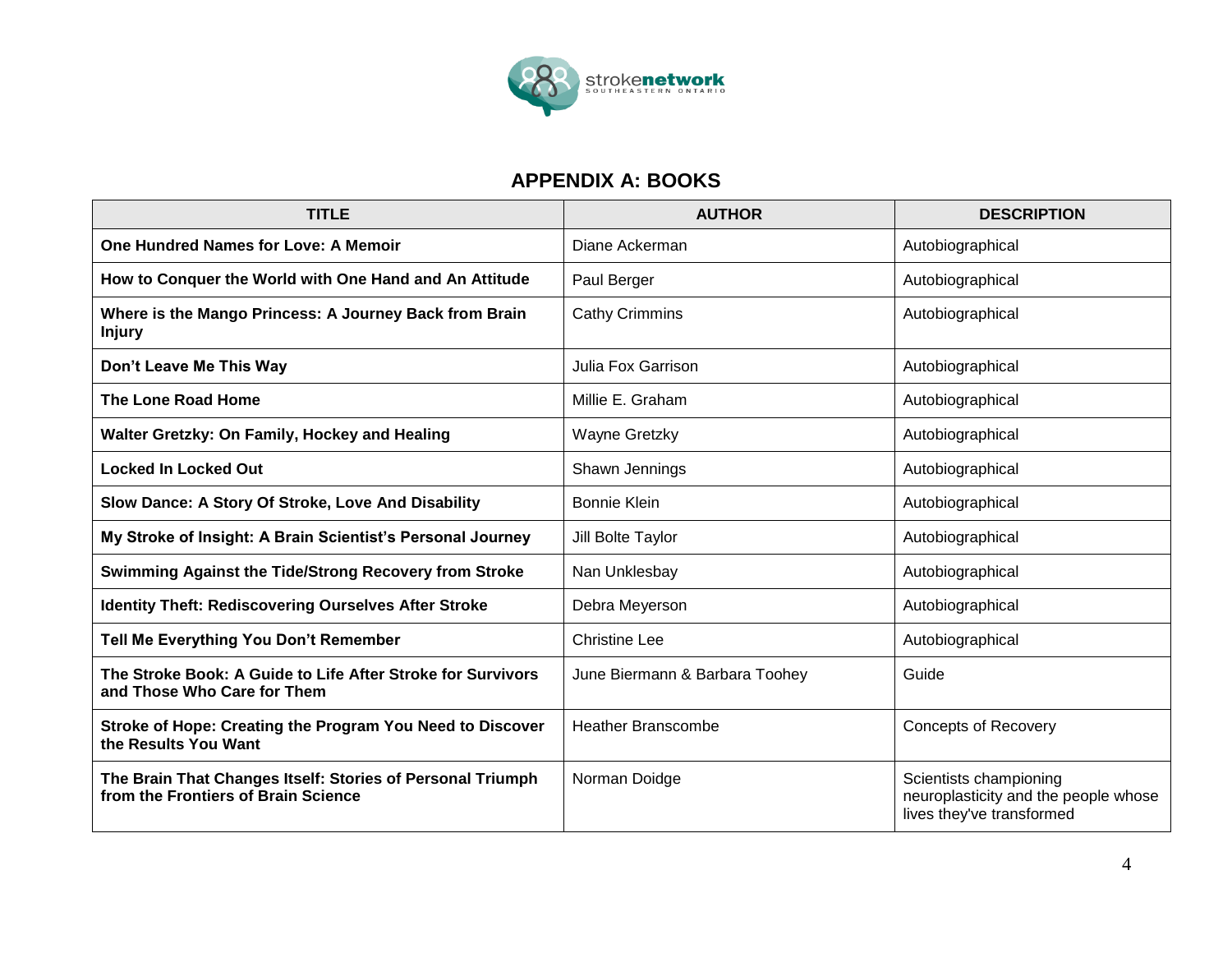

| <b>TITLE</b>                                                                            | <b>AUTHOR</b>                      | <b>DESCRIPTION</b>                                                                                              |
|-----------------------------------------------------------------------------------------|------------------------------------|-----------------------------------------------------------------------------------------------------------------|
| <b>Stronger After Stroke: Your Roadmap to Recovery</b>                                  | Peter G. Levine                    | <b>Concepts of Recovery</b>                                                                                     |
| <b>Healing and Happiness After Stroke</b>                                               | Kari Dahlgren                      | Focus on emotional side of recovery                                                                             |
| <b>Hope After Stroke</b>                                                                | Tsgoyna Tanzman                    | SLP author looking at holistic<br>approach to stroke recovery                                                   |
| The Diving Bell and the Butterfly                                                       | Jean-Dominique Bauby               | Memoir, stroke survivor with locked-<br>in syndrome. *Also, a film                                              |
| <b>Healing the Broken Brain</b>                                                         | Dr. Mike and David Dow             | Authored by psychologist, stroke<br>survivor and SLP. Intersection<br>between hope and science                  |
| <b>Brain Maker</b>                                                                      | Dr. David Perlmutter               | Nutrition and brain health                                                                                      |
| To Root and To Rise: Accepting Brain Injury                                             | Carole J. Starr                    | Specific to brain injury but concepts<br>can also apply to stroke                                               |
| Stroke Phenomonology: Why a Stroke on That Day and<br><b>Under Those Circumstances?</b> | Annie Rochette and Philippe Gaulin | Explores how psychosocial, affective<br>and symbolic factors can be<br>determinants of a stroke's<br>occurrence |